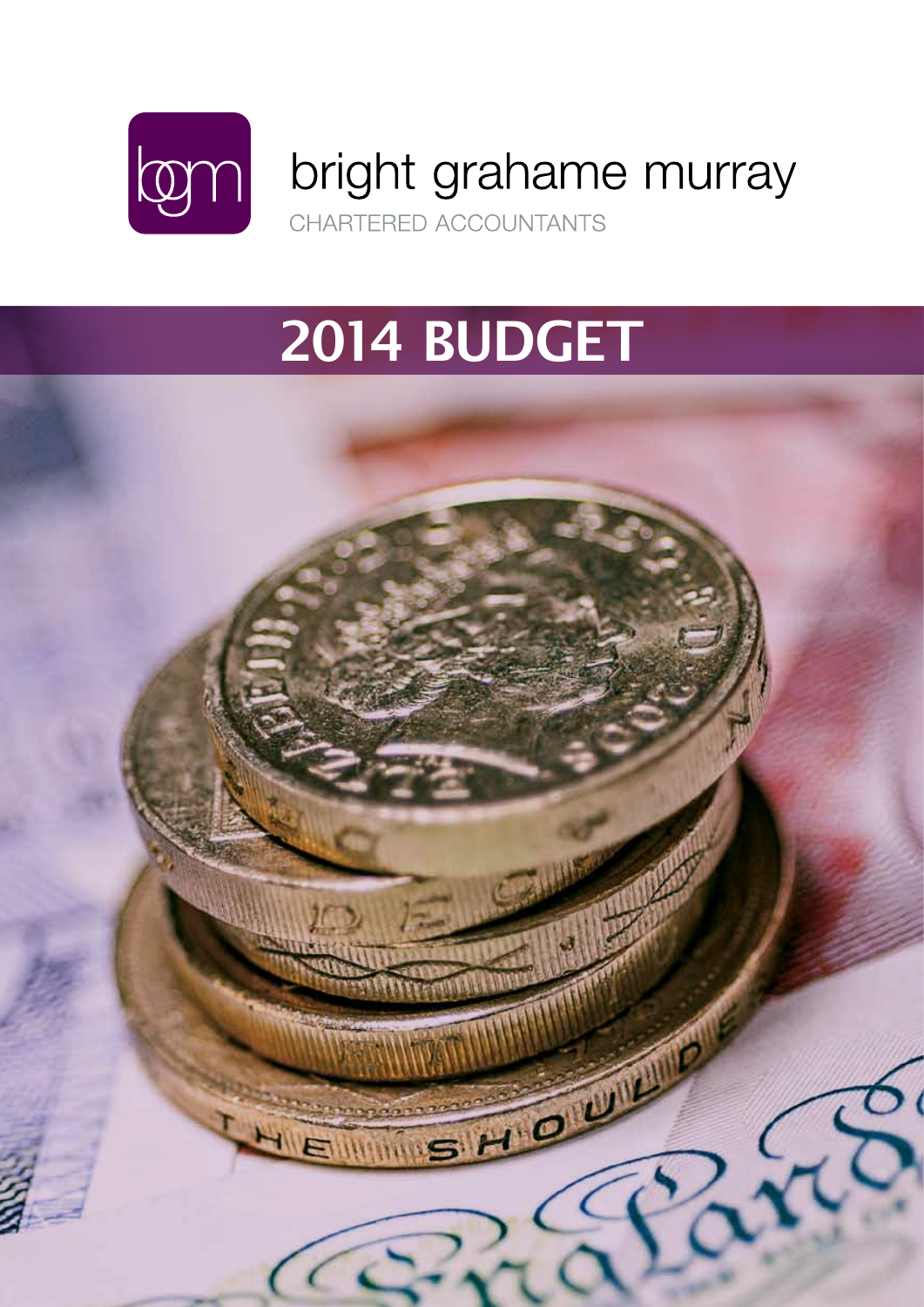# **Budget highlights**

- **●** Radical reform of pensions, effectively introducing flexible drawdown for all defined contribution schemes.
- **●** Major relaxations to the rules for turning small pension pots into cash lump sums.
- **●** Reform of ISAs, with a new £15,000 annual contribution limit and full transferability in both directions between stocks and shares and cash.
- **●** The savings tax rate reduced from 10% to 0% and the savings rate band increased to £5,000, both from 2015/16.
- **●** The personal allowance is increased to £10,000 for 2014/15 and to £10,500 for 2015/16, with small reductions in the basic rate band for both years.
- **●** The transferable tax allowance for married couples is set at £1,050 for 2015/16.
- **●** The annual investment allowance (AIA) is doubled to £500,000 and there is a one-year extension of the higher AIA to 31 December 2015.
- **●** Seed enterprise investment scheme (SEIS) is made permanent and new rules are introduced for venture capital trusts (VCTs) and enterprise investment schemes (EISs).
- **●** Higher premium bond investment limits and, from January 2015, a new series of National Savings & Investments fixed rate bonds for people aged 65 and over.

# **CONTENTS**

| <b>Budget highlights</b>         |   | <b>Business tax</b>                  | 11   |
|----------------------------------|---|--------------------------------------|------|
| Introduction                     |   | Value added tax                      | 14   |
| Personal taxation                | 3 | Anti-avoidance & compliance measures | - 15 |
| Pensions, savings and investment | 5 | National insurance contributions     | 16.  |
| Capital taxes                    | a |                                      |      |

This summary has been prepared very rapidly and is for general information only. The proposals are in any event subject to amendment before the Finance Act is passed. You are recommended to seek competent professional advice before taking any action on the basis of the contents of this publication.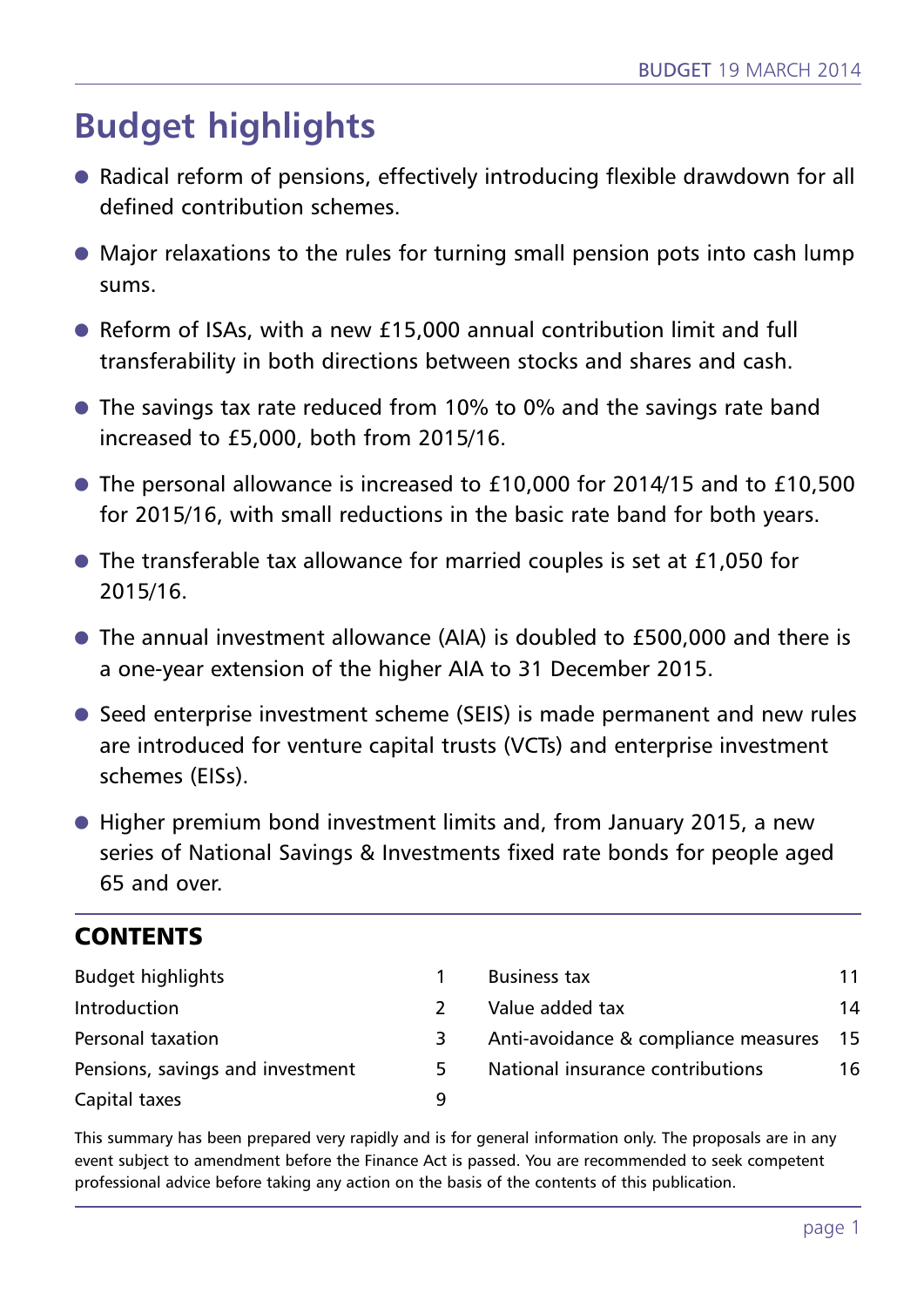# **Introduction**

The combination of late Autumn Statements and early spring leaks has left recent Budgets largely devoid of surprises. Most pundits believed that the 2014 Budget would follow this trend, if only because the Budget deficit in 2013/14 was still £108 billion. However, George Osborne proved them wrong and revealed a range of initiatives that had successfully been kept under wraps.

The reforms proposed to pensions, reducing the role of annuities, will change retirement planning significantly and have already had an impact on the value of insurance company shares. Some aspects of the new pension framework remain unclear, in particular the treatment of defined benefit (final salary) schemes.

The Chancellor also set out a new structure for ISA savers. Instead of introducing a cap on total ISA investment, as was

> rumoured last summer, Mr Osborne will increase the annual contribution limit to £15,000 from July 2014. In addition, he will effectively scrap the current distinction between cash ISAs and stocks and shares ISAs.

The changes to the size and rate of the starting-rate income tax band from 2015/16 were also surprises for savers, although only about 1.5 million people are expected to benefit. Ironically, what was widely leaked as the good news of the Budget (and its most costly) – a further increase in the personal allowance to £10,500 in 2015/16 – almost went unnoticed among the Chancellor's reforms.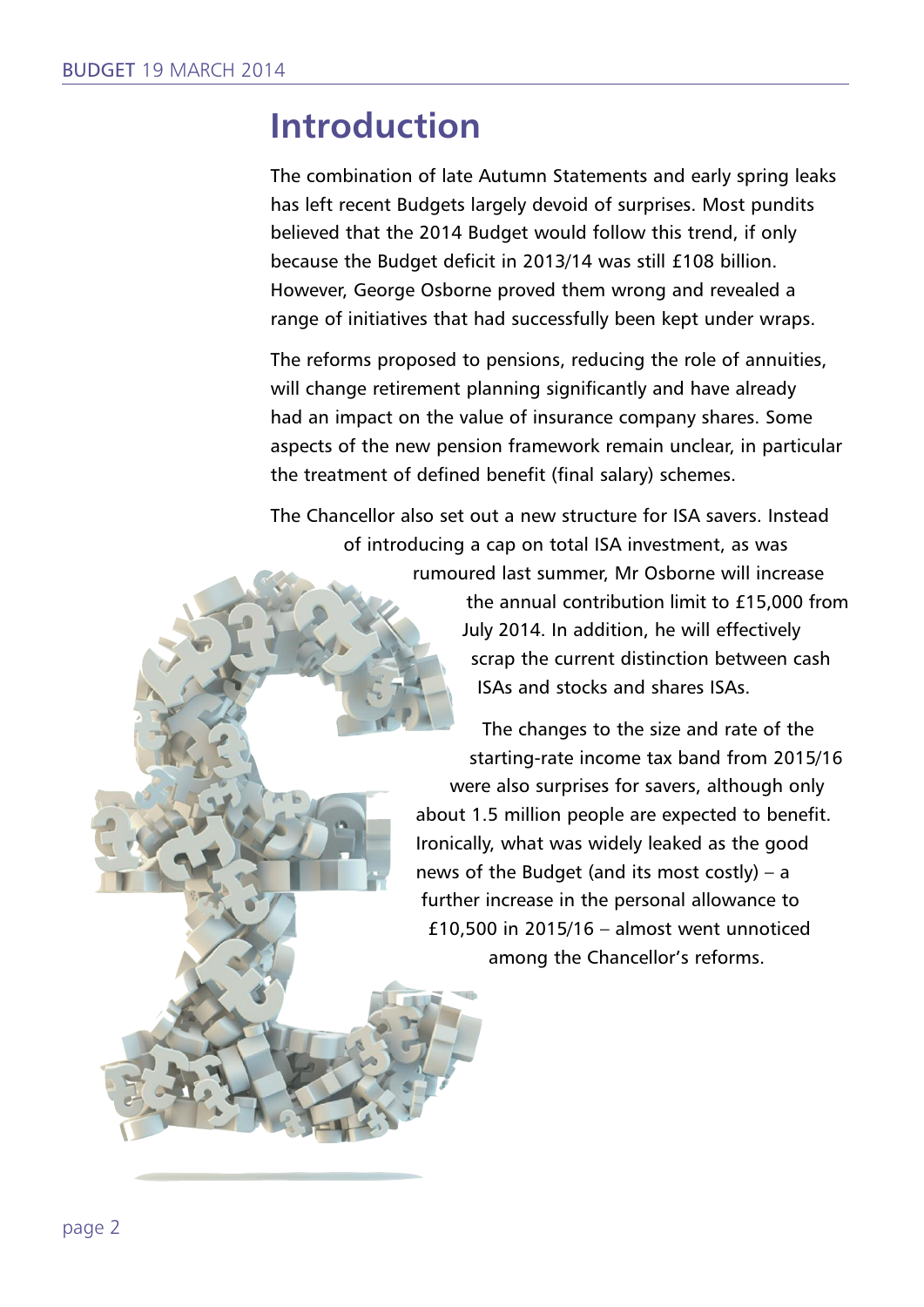# **PERSONAL TAXATION**

| Income tax allowances and reliefs                              | 2014/15         | 2013/14    |
|----------------------------------------------------------------|-----------------|------------|
| Personal (basic)                                               | £10,000         | £9,440     |
| Personal allowance reduced by 50% of income over               | £100,000        | £100,000   |
| Personal if born between 6/4/38 and 5/4/48                     | £10,500         | £10,500    |
| Personal if born before 6/4/38                                 | £10,660         | £10,660    |
| Personal if born before 6/4/48 reduced by 50% of income over   | £27,000         | £26,100    |
| Married couples/civil partners (minimum) at 10%*               | £3,140          | £3,040     |
| Married couples/civil partners (maximum) at 10%*               | £8,165          | £7,915     |
| Child benefit charge                                           |                 |            |
| 1% of benefit for every £100 of income between £50,000-£60,000 |                 |            |
| Blind person's allowance                                       | £2,230          | £2,160     |
| Rent-a-room tax-free income                                    | £4,250          | £4,250     |
| Venture capital trust (VCT) rate of relief                     | 30%             | 30%        |
| Maximum investment                                             | £200,000        | £200,000   |
| Enterprise investment scheme (EIS) rate of relief              | 30%             | 30%        |
| Maximum investment                                             | £1,000,000      | £1,000,000 |
| EIS eligible for capital gains tax (CGT) deferral relief       | <b>No limit</b> | No limit   |
| Seed EIS (SEIS) rate of relief                                 | 50%             | 50%        |
| Maximum investment                                             | £100,000        | £100,000   |
| SEIS eligible for CGT reinvestment relief                      | 50%             | 50%        |
| Registered pension scheme:                                     |                 |            |
| annual allowance                                               | £40,000         | £50,000    |
| lifetime allowance                                             | £1,250,000      | £1,500,000 |
|                                                                |                 |            |

*\* Where at least one spouse/civil partner was born before 6/4/35.*

| Income tax rates                              | 2014/15  | 2013/14    |
|-----------------------------------------------|----------|------------|
| Starting rate of 10% on savings income up to* | £2,880   | £2,790     |
| Basic rate of 20% on income up to             | £31,865  | £32,010    |
| Higher rate of 40% on income                  | £31,866- | $£32.011-$ |
|                                               | £150,000 | £150,000   |
| Additional rate on income over £150,000       | 45%      | 45%        |
| Dividends for:                                |          |            |
| • basic rate taxpayers                        | 10%      | 10%        |
| • higher rate taxpayers                       | 32.5%    | 32.5%      |
| • additional rate taxpayers                   | 37.5%    | 37.5%      |
| Trusts:                                       |          |            |
| • standard rate band generally                | £1,000   | £1,000     |
| • dividends (rate applicable to trusts)       | 37.5%    | 37.5%      |
| • other income (rate applicable to trusts)    | 45%      | 45%        |
|                                               |          |            |

*\* Not available if taxable non-savings income exceeds the starting rate band.*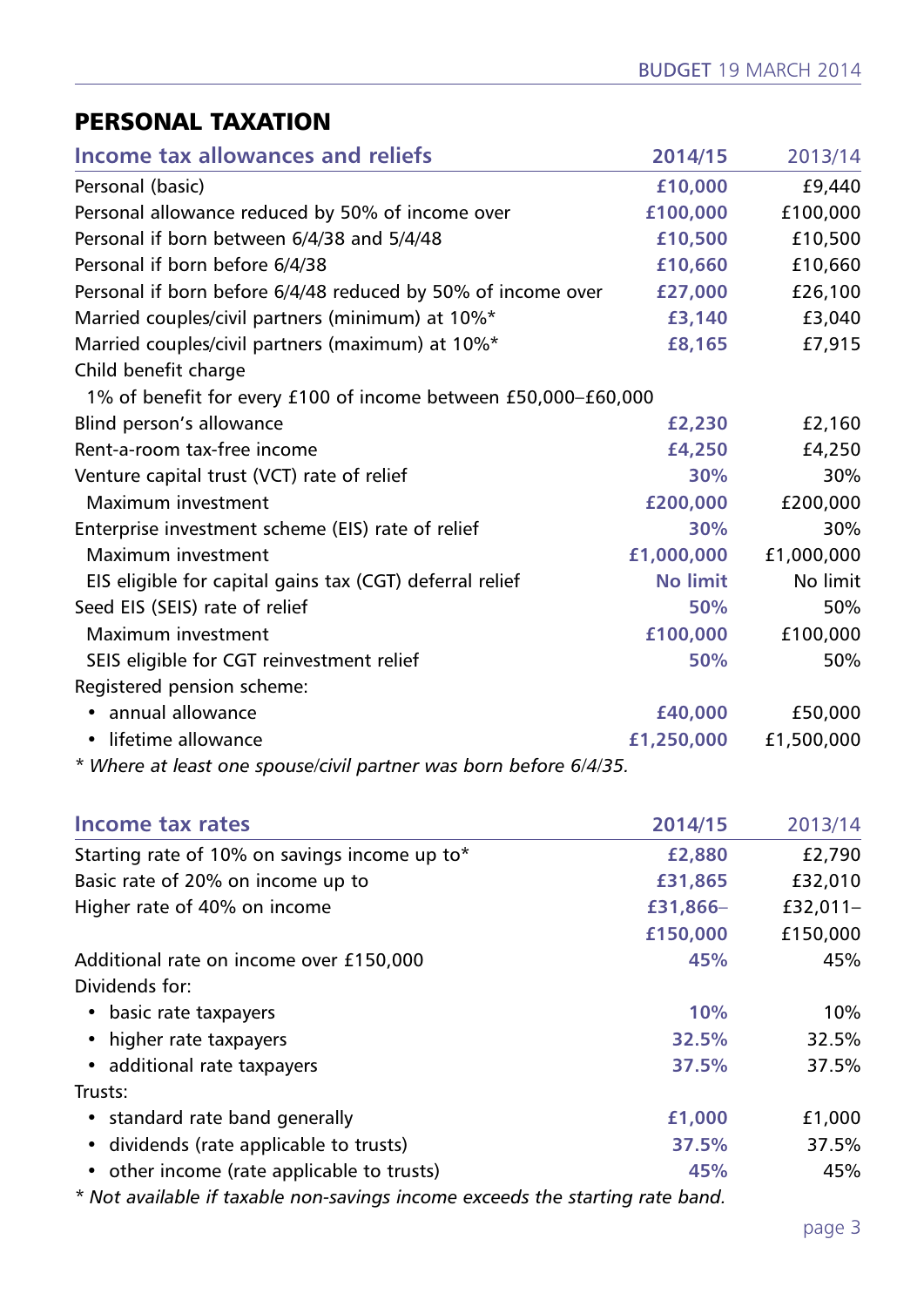# **PERSONAL TAXATION** continued

**Income tax – personal allowance and basic rate band** For 2014/15, the personal allowance will rise from £9,440 to £10,000 and there will be a £145 reduction in the basic rate band from £32,010 to £31,865. For 2015/16, the personal allowance will rise by £500 to £10,500 and the basic rate band will be cut by a further £80 to £31,785. There will be a consultation on whether and how the personal allowance could be restricted to UK residents and those living overseas who have strong economic ties to the UK.

#### **Transferable tax allowances for married couples**

From 2015/16, married couples and civil partners will be able to transfer £1,050 of their income tax personal allowance to their spouse or civil partner. Couples will be eligible to transfer where neither partner is a higher or additional rate taxpayer. The transferable amount will be set at 10% of the personal allowance for each tax year.

#### **Starting rate for savings income**

From 2015/16, the maximum amount of an eligible individual's savings income that can qualify for the starting rate of tax for savings will be increased from £2,880 (2014/15) to £5,000. The starting rate will simultaneously be reduced from 10% to nil.

#### **Tax-free childcare scheme**

Parents will be able to claim 20% support for the cost of childcare up to £10,000 a year for each child. This means that the maximum tax benefit for each child will be £2,000. From autumn 2015, the scheme will be rolled out to all eligible families with children who are under 12 within the first year of the scheme's operation.

#### **Class 2 national insurance contributions (NICs)**

From April 2016, Class 2 NICs for the self-employed will be collected through self-assessment.

#### **Beneficial loans to employees**

The limit for the small loans exemption will be increased from £5,000 to £10,000 from April 2014, as previously announced.

#### *saver £*

**Protect your personal allowance.** In 2014/15 your personal allowance is reduced by 50p for every pound your income is over £100,000. If you can reduce your income below £100,000, eg by making a pension contribution or choosing tax-efficient investments, you should benefit from the full allowance.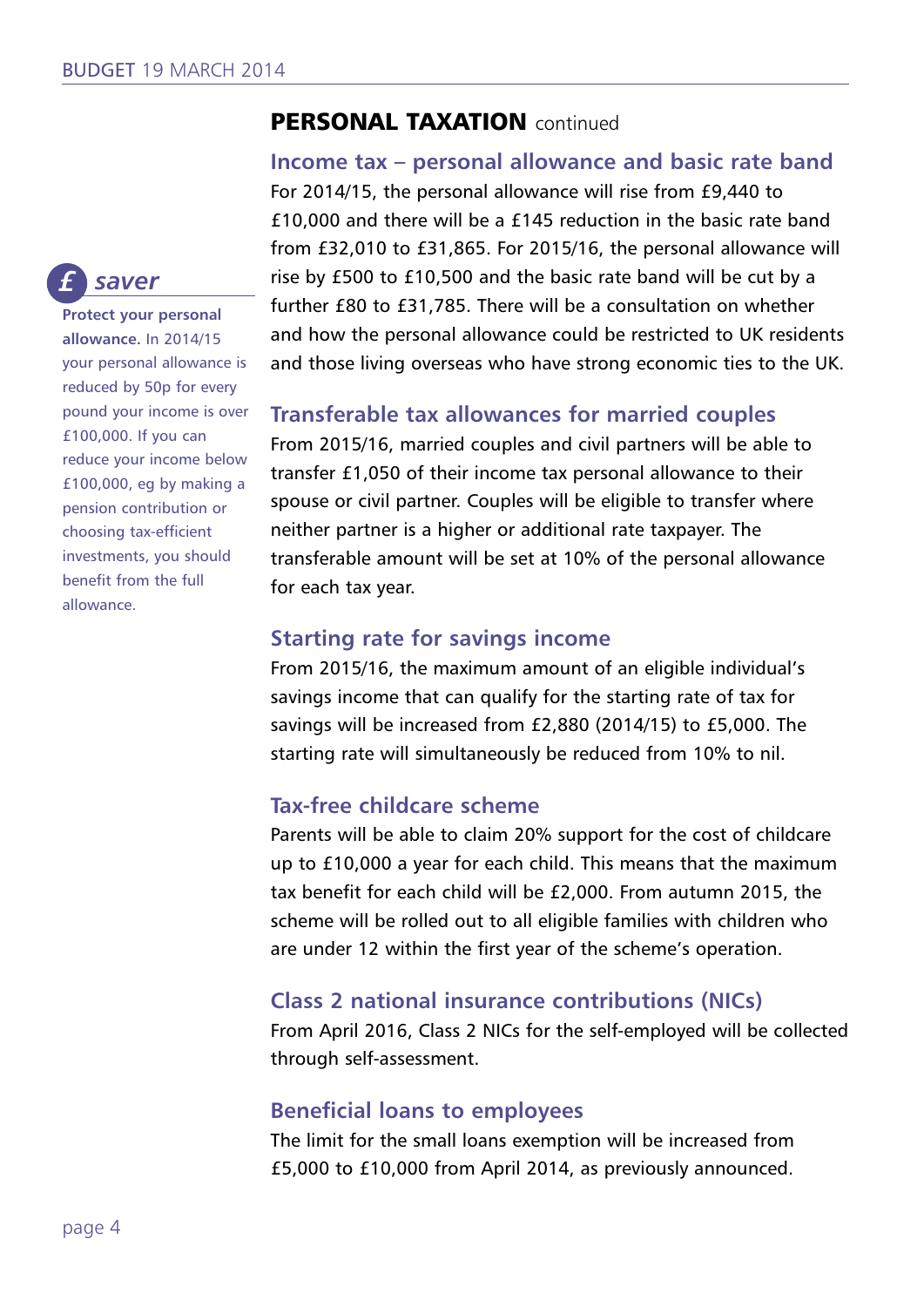### **Tax exemption for employer-funded occupational health treatments**

As previously announced, a tax exemption will be introduced for amounts up to £500 paid by employers for medical treatments for employees. The tax exemption is expected to become available in October 2014.

### **Taxation of major sporting events**

Income and corporation tax relief will be available by secondary legislation for major sporting events.

#### **Social investment tax relief**

Social investment tax relief will be 30% from 6 April 2014. Under the scheme, eligible organisations will be able to receive up to €344,827 of tax-advantaged investment over three years.

#### **Share incentive plans and save as you earn (SAYE)**

From April 2014, the share incentive plans annual limits will increase to £3,600 a year for free shares and to £1,800 a year for partnership shares, as previously announced. At the same time, the maximum monthly amount that an employee can contribute to SAYE arrangements will increase from £250 to £500.

# **PENSIONS, SAVINGS AND INVESTMENT**

#### **Pension flexibility**

From April 2015, individuals will be able to draw down from a defined contribution (DC) pension after age 55, subject to their marginal rate of income tax. There will be no minimum income requirement, as currently applies under flexible drawdown. From the same date, all individuals with DC pension pots will be offered free and impartial face-to-face guidance at the point of retirement. The proposals are subject to consultation.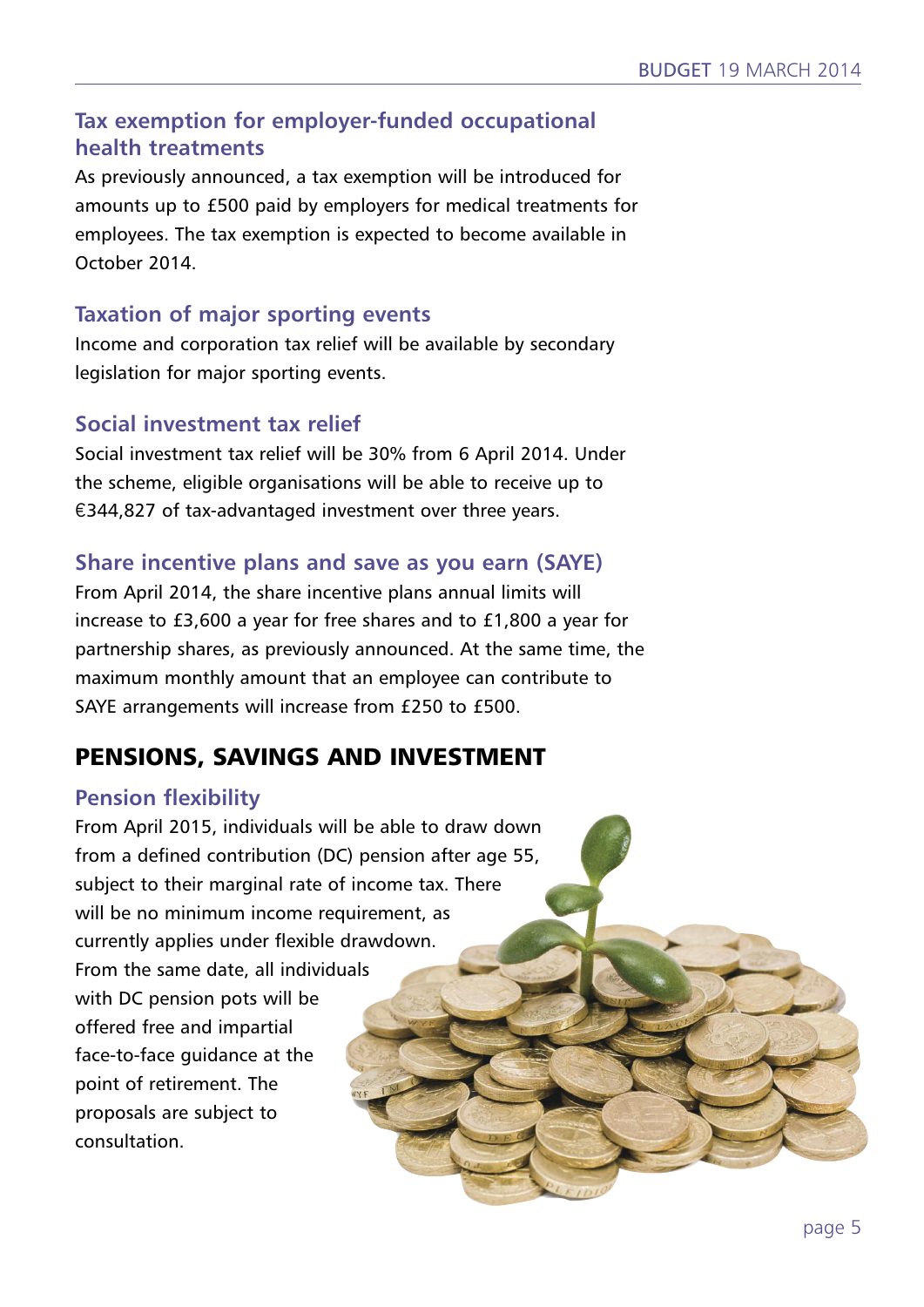#### **Income drawdown**

Pending further potential changes from April 2015, there are two revisions to income drawdown rules:

- For pension years starting on or after 27 March 2014, the capped drawdown limit will increase from 120% to 150% of an equivalent annuity.
- The minimum income requirement for accessing flexible drawdown will be reduced from £20,000 to £12,000 from 27 March 2014, subject to pension scheme rules.

#### **Small pots and pension commutation**

From 27 March 2014, the size of small individual pension pots that can be taken as a lump sum regardless of total pension wealth will increase from £2,000 to £10,000. From the same date, the number of small pots that can be taken as lump sums will increase from two to three. Separately, from 27 March 2014, the amount of total pension wealth that may be taken as a trivial commutation lump sum will be increased from £18,000 to £30,000.

#### **Pension commencement lump sum: the tax-free lump sum**

The pension commencement lump sum – generally 25% of the

pension pot – will continue to be available, but there will be consultation on separating the lump sum from the requirement to draw a pension benefit. Any change will take effect from April 2015.

#### **Pension 'liberation'**

From 20 March 2014, HMRC will be given broader powers to prevent pension 'liberation', with greater control over the registration and deregistration of pension schemes.

#### **Individual protection**

Individual protection 2014 (IP14) will be introduced from 6 April 2014, as previously announced. Individuals with IP14 will have a lifetime allowance equal to the total value of their pension savings on 5 April 2014, subject to an overall maximum of £1.5 million.

**You should review your retirement plans especially if you are close to drawing your pension.** The rules are changing very shortly and there will be more reforms in 2015.

*think ahead*

*>*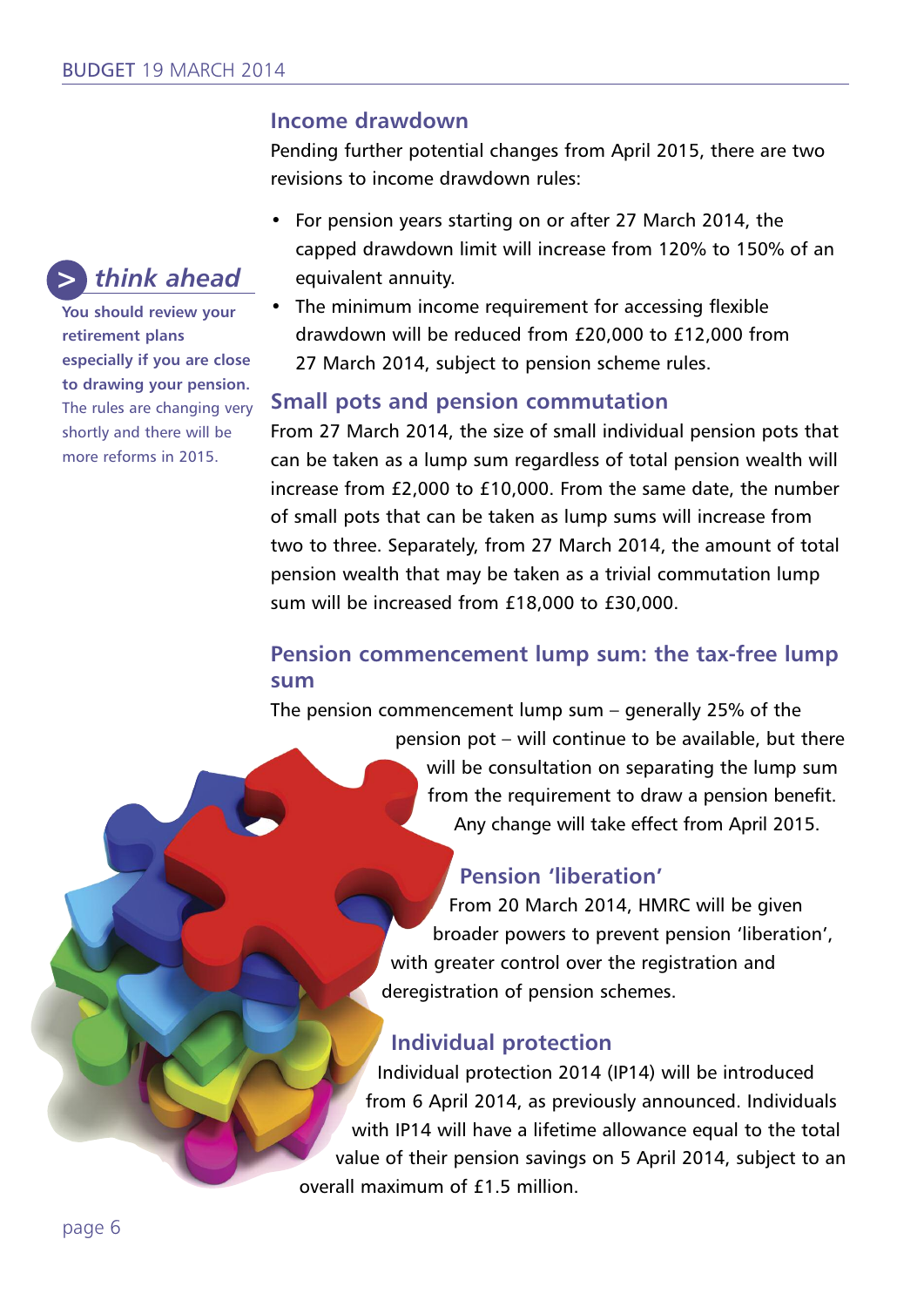#### **Minimum pension age**

There will be a consultation on a proposal that the minimum pension age, currently 55, should rise in line with the increase in the state pension age (SPA). However, the intention is that the first increase will not occur until 2028, when the SPA will rise to 67 and the minimum pension age will therefore be 57.

#### **Pensions tax: possible abolition of the age 75 rule**

The government will consult on whether the current tax rules that prevent individuals aged 75 and over from claiming tax relief on their pension contributions should be amended or abolished.

#### **Voluntary national insurance contributions Class 3A**

A new class of voluntary NICs, Class 3A, will be launched, as previously announced. The aim is to enable those who reach the SPA before 6 April 2016 – when the new single-tier state pension begins – to top up their Additional Pension record. The start date for contributions will be October 2015 and there will be an 18 month window to make payments. The pricing will be set 'at an actuarially fair rate'. The maximum additional amount available will be limited to £25 a week.

# **Qualifying non-UK pension schemes (QNUPS)**

There will be consultation on giving equivalent treatment to QNUPS and UK-registered pension schemes. The aim will be to remove the current opportunities to avoid inheritance tax through the use of QNUPS.

#### **Individual savings accounts (ISAs)**

From 1 July 2014, ISAs will be simplified with the creation of the 'New ISA' (NISA). All existing ISAs will become NISAs. From 1 July 2014, the 2014/15 overall annual subscription limit will be increased from £11,880 to £15,000. All of the new limit may be invested in cash deposits, rather than the current 50%.

NISA investors will be able to transfer their investments from a stocks and shares ISA to a cash ISA. Currently transfers are only possible from cash ISAs to stocks and shares ISAs. There will be revisions to the rules on eligible investments to allow a wider range

#### *think ahead >*

**Maximise pension tax relief while you still can.** The pension annual allowance is cut to £40,000 in April 2014 and the lifetime allowance falls to £1.25 million. Take advantage of the generous carry forward rules and, if appropriate, the new transitional protection options to maximise your retirement provision while you still have the opportunity.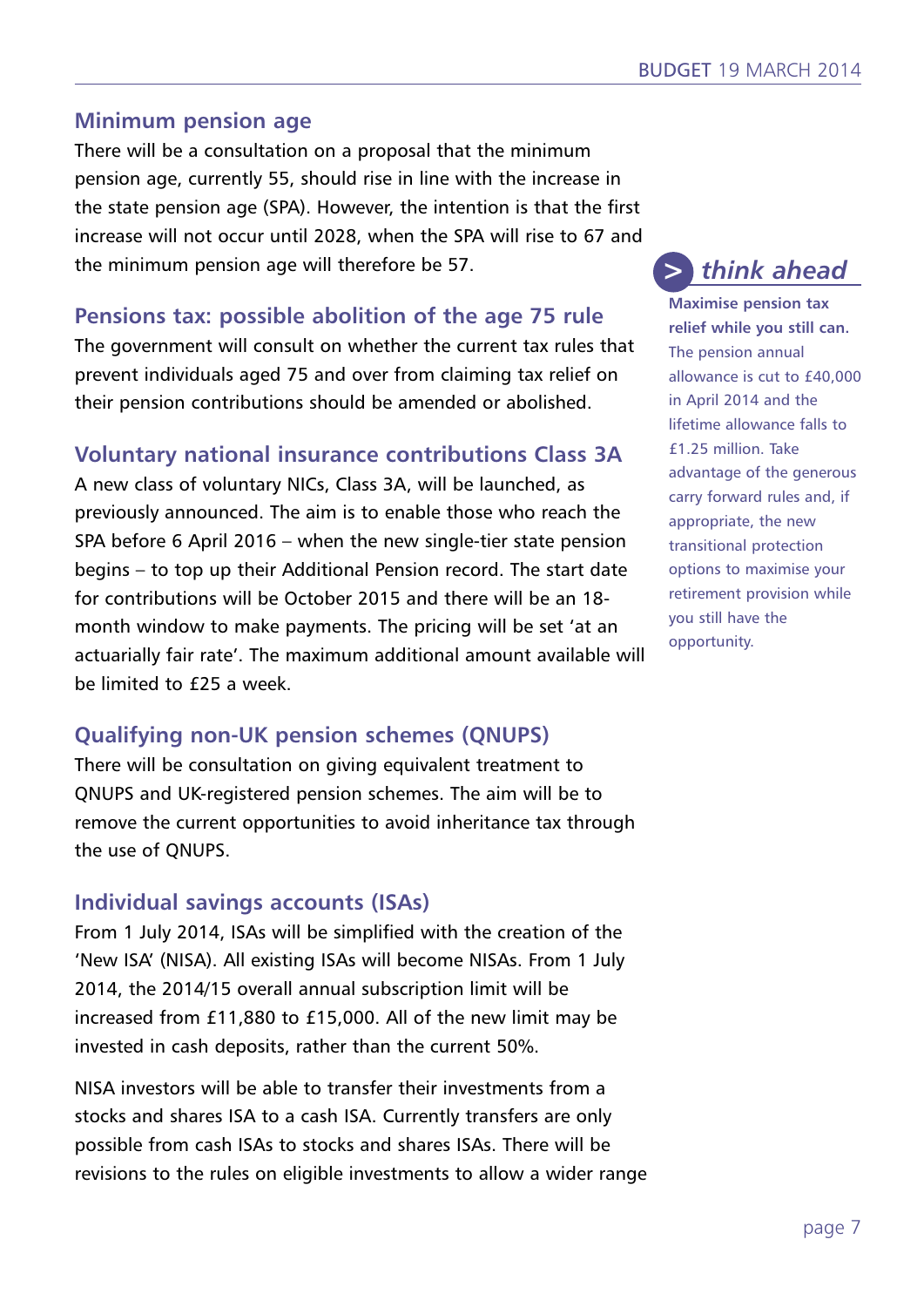

**The ISA limit will rise to £15,000 in July 2014.** So a couple can then invest up to £30,000 in a tax free plan in cash or shares.

of securities, including certain retail bonds with fewer than five years to maturity and core capital deferred shares issued by building societies. Peer-to-peer lending will also be an eligible investment. The amount that can be subscribed to a Junior ISA or child trust fund in 2014/15 will be increased to £4,000 from 1 July 2014.

#### **Enterprise investment schemes (EISs) and venture capital trusts (VCTs)**

Companies benefiting from renewables obligation certificates (ROCs) and/or the renewable heat incentive (RHI) scheme will be excluded from EISs, SEISs and VCTs with effect from Royal Assent to the Finance Bill 2014. Investments in VCTs that are conditionally linked in any way to a share buy-back, or that have been made within six months of a disposal of shares in the same VCT, will also be excluded from qualifying for new tax relief with effect from 6 April 2014.

Investors will be able to subscribe for VCT shares via nominees with effect from Royal Assent. For shares issued on or after 6 April 2014, VCTs will be prevented from returning capital that does not relate to profits on investments within three years of the end of the accounting period in which shares were issued to investors. From 6 April 2014, HMRC will be able to withdraw tax relief if VCT shares are disposed of within five years of acquisition, notwithstanding the general time limits for making assessments to recover tax.

#### **Seed enterprise investment scheme (SEIS)**

The SEIS will be made permanent. The associated capital gains tax reinvestment relief will also become a permanent feature of SEIS, providing relief on half the qualifying gains that individuals reinvest in SEIS-qualifying companies in 2014/15 or subsequent years.

#### **Stamp duty reserve tax (SDRT)**

The SDRT charge on unit trusts and open-ended investment companies will be abolished from 30 March 2014. An SDRT charge will remain for non pro-rata in specie redemptions. From 28 April 2014, SDRT and stamp duty on shares in companies quoted on recognised growth markets (eg AIM) will also be abolished.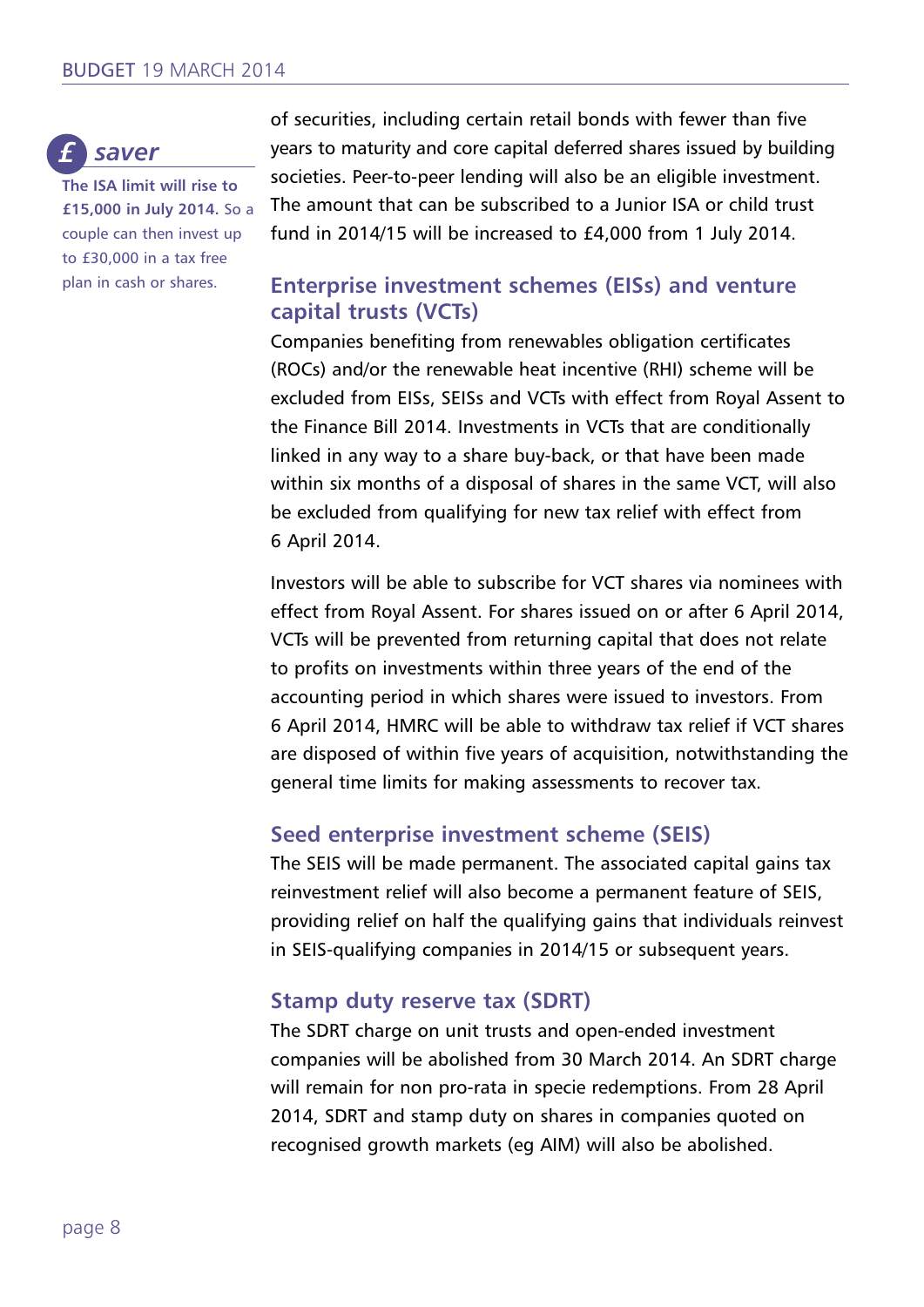# **CAPITAL TAXES**

#### **Capital gains tax (CGT) annual exempt amount**

The annual exempt amount, currently £10,900, will rise to £11,000 in 2014/15 and £11,100 in 2015/16, as announced previously.

#### **Business asset rollover relief**

From 19 March 2014, companies will not be able to claim rollover relief on the disposal of tangible assets where the proceeds are reinvested in intangible fixed assets. For claims made before 19 March 2014, the measure adjusts the tax cost of the replacement intangible fixed asset, preventing double tax relief being given on any rollover relief claims that have already been made.

Farmers will be able to claim business asset rollover relief on payment entitlements under the new agricultural subsidy basic payment scheme.

# **Residential property**

The final period exemption for CGT private residence relief will be reduced from 36 to 18 months, in most cases from 6 April 2014. Non-UK residents will be liable to CGT on gains accruing from April 2015 on disposals of UK residential property. Both changes were announced in the Autumn Statement 2013.

# **Remittance basis: CGT and split-year treatment**

A correction to the split-year rules in the statutory residence test will ensure that non-UK domiciled remittance basis users are not charged CGT on capital gains they make in the overseas part of a split year of residence.

# **Inheritance tax (IHT) threshold**

As announced in the Budget 2013, the IHT threshold will remain at £325,000 until 5 April 2018.

# **Trusts simplification**

The filing and payment dates for IHT relevant property trust charges will be simplified, as previously announced. Income that remains undistributed for more than five years will be treated as part of the trust capital



**Share your gains.** If you are a higher or additional rate taxpayer, you will pay 28% on all capital gains above your annual exemption. If your spouse or civil partner is a basic rate taxpayer, they will only pay 18% on gains above their annual exemption until their basic rate tax band is exhausted.

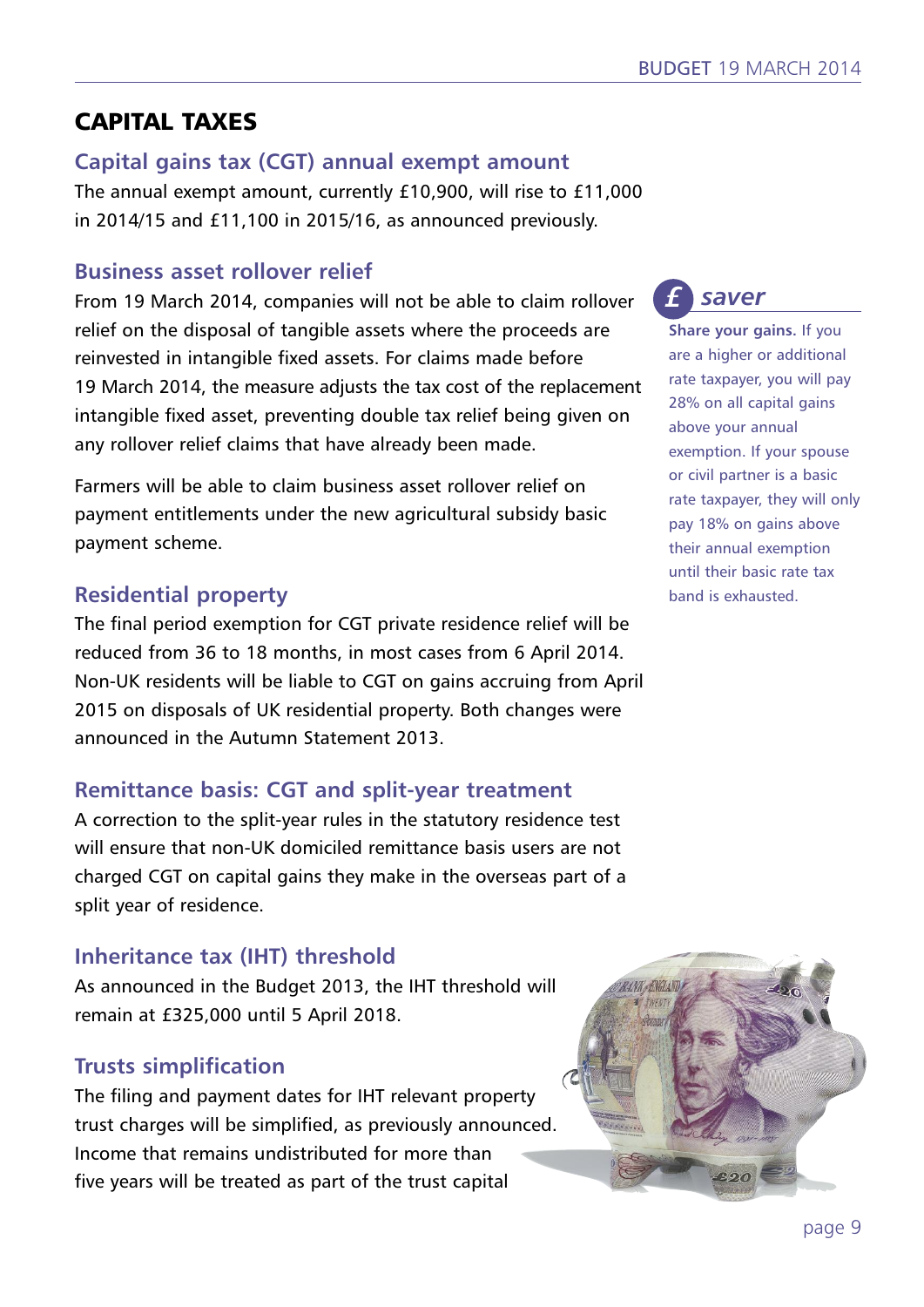when calculating the ten-year charge. The government will consult further on the proposal to split the IHT nil-rate band available to trusts and simplify the trust charges.

# **Trusts with vulnerable beneficiaries**

The CGT uplift provisions that apply on the death of a vulnerable beneficiary are extended from 5 December 2013, as previously announced. From 2014/15, the range of trusts that qualify for special income tax, CGT and IHT treatment will also be extended.

# **IHT: liabilities and foreign currency accounts**

Funds held in foreign currency accounts in UK banks will be treated in a similar way to excluded property for the purpose of provisions that restrict how liabilities are deducted from the value of an estate for IHT purposes.

# **IHT exemption for emergency service personnel**

The government will consult on extending to members of the emergency services the existing IHT exemption for members of the armed forces whose death is caused or hastened by injury while on active service.

# **Enveloping of residential property**

The annual tax on enveloped dwellings (ATED) will have two new bands. Properties worth over £1 million and up to £2 million will be chargeable from 1 April 2015, with an amount of £7,000 in 2015/16. Properties worth over £500,000 and up to £1 million will be chargeable from 1 April 2016, with an amount of £3,500 in 2016/17. The charges will increase each year.

#### **Stamp duty land tax (SDLT)**

The threshold for the 15% SDLT rate on residential properties purchased by certain non-natural persons (eg companies) will be reduced and will apply to properties worth over £500,000 for transactions with an effective date from 20 March 2014. The existing £2 million threshold will apply, subject to exceptions, where contracts were entered into before that date.



**New rules apply to liabilities on death.** For example, if you borrowed to buy an asset that qualifies for IHT relief, your potential inheritance tax might now be much more than you expect. You might need to make some changes to your planning.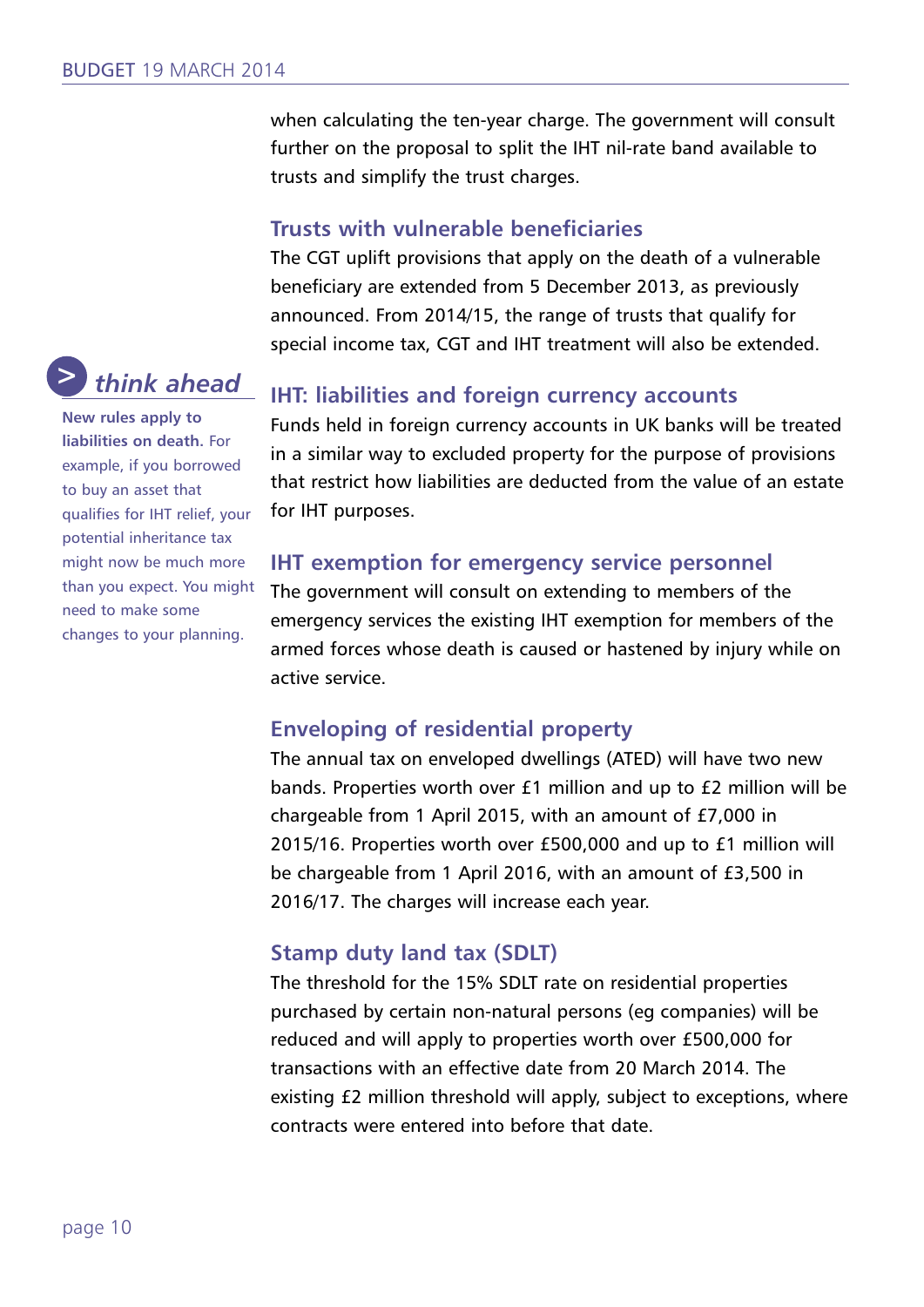### **SDLT charities relief**

Legislation will make it clear that a charity can claim relief from SDLT on the proportion attributable to it of the purchase of property jointly with a non-charity. This was announced in the Autumn Statement 2013 and the change will take effect from Royal Assent to the Finance Bill 2014.

# **BUSINESS TAX**

#### **Annual investment allowance (AIA)**

The AIA will double to £500,000 for qualifying investment in plant and machinery made on or after 1 April 2014 for corporation tax and 6 April 2014 for income tax. This level of AIA will continue until 31 December 2015.

# **Zero-emission goods vehicles**

The enhanced capital allowance for zero-emission goods vehicles will be extended to 31 March 2018, but will be limited to businesses that do not claim the plug-in van grant.

# **Corporation tax (CT)**

As announced previously, the main rate of CT will be 21% from April 2014 and 20% from April 2015. The small profits rate will remain at 20% from April 2014.

#### **Associated companies**

The associated companies rules will be replaced in April 2015 with simpler provisions based on 51% group membership.

# **Avoidance schemes involving transfer of corporate profits**

Companies will be prevented from obtaining a CT advantage by transferring profits between companies within a group. Where a company transfers all or a significant part of its profits to another group member after 18 March 2014 as part of tax avoidance arrangements, the company's profits will be taxed as though the transfer had not occurred.



**Rethink your plans for investment in new business equipment.** The annual investment allowance gives businesses immediate tax relief on the purchase of most types of equipment. The limit has doubled to £500,000 a year from April 2014. Get advice about timing your expenditure.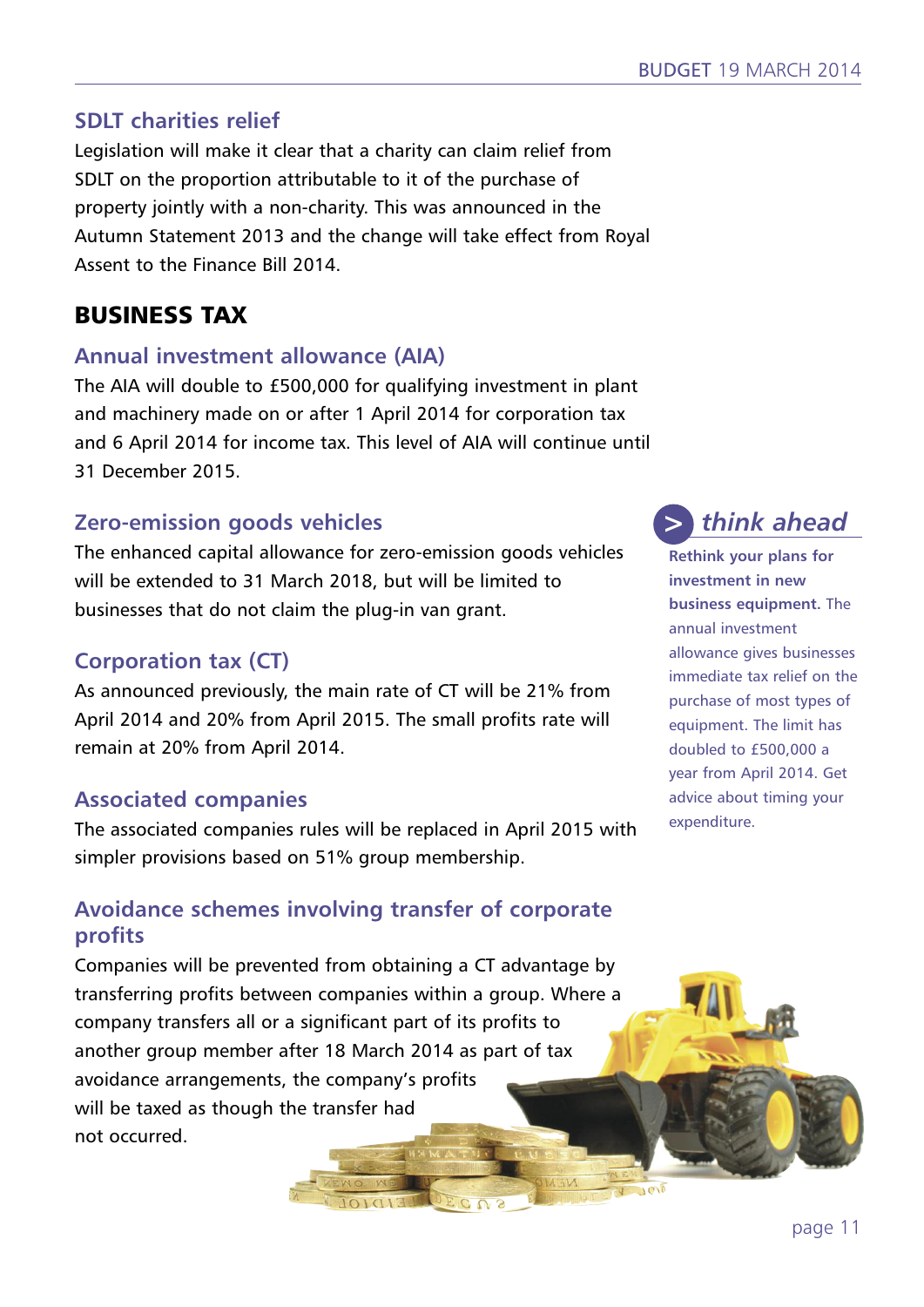#### **Research and development (R&D) tax credits**

The rate of the payable credit for loss-making companies under the SME (small and medium sized enterprises) R&D tax credit scheme will increase from 11% to 14.5% from April 2014.

#### **Business premises renovation allowance (BPRA)**

As previously announced, measures will take effect from April 2014 to clarify the type of expenditure that qualifies for relief under the BPRA. They include ensuring qualifying expenditure is limited to the actual direct costs of building and renovation works and associated services. The time in which works must be carried out is extended to 36 months. BPRA will not be available where another form of state aid has or will be received.

#### **Theatre, film and video games CT reliefs**

There will be a new theatre tax relief at 25% for qualifying touring productions and 20% for other qualifying productions from 1 September 2014.

From April 2014 relief at 25% will be available on the first £20 million of qualifying film production expenditure and at 20% above that level, as previously announced. The cultural test will be modernised and the minimum UK expenditure requirement will reduce from 25% to 10%.

Video games tax relief will be extended to goods and services provided from within the European Economic Area (EEA).

#### **Corporate loss buying**

R&D allowances will be excluded from the anti-loss buying rules announced in the Budget 2013. This will have effect for qualifying changes on or after 1 April 2014.

#### **Change of ownership rules**

There will be a relaxation in the rules restricting the availability of relief for CT trading losses where the ownership of companies changes after 31 March 2014, as previously announced.



**Sharing with your spouse.** If you run a company or business, make sure that your spouse/partner is appropriately paid and pensioned for any work and that they share in the profits if possible. You may be able to adjust your incomes to retain your child benefit.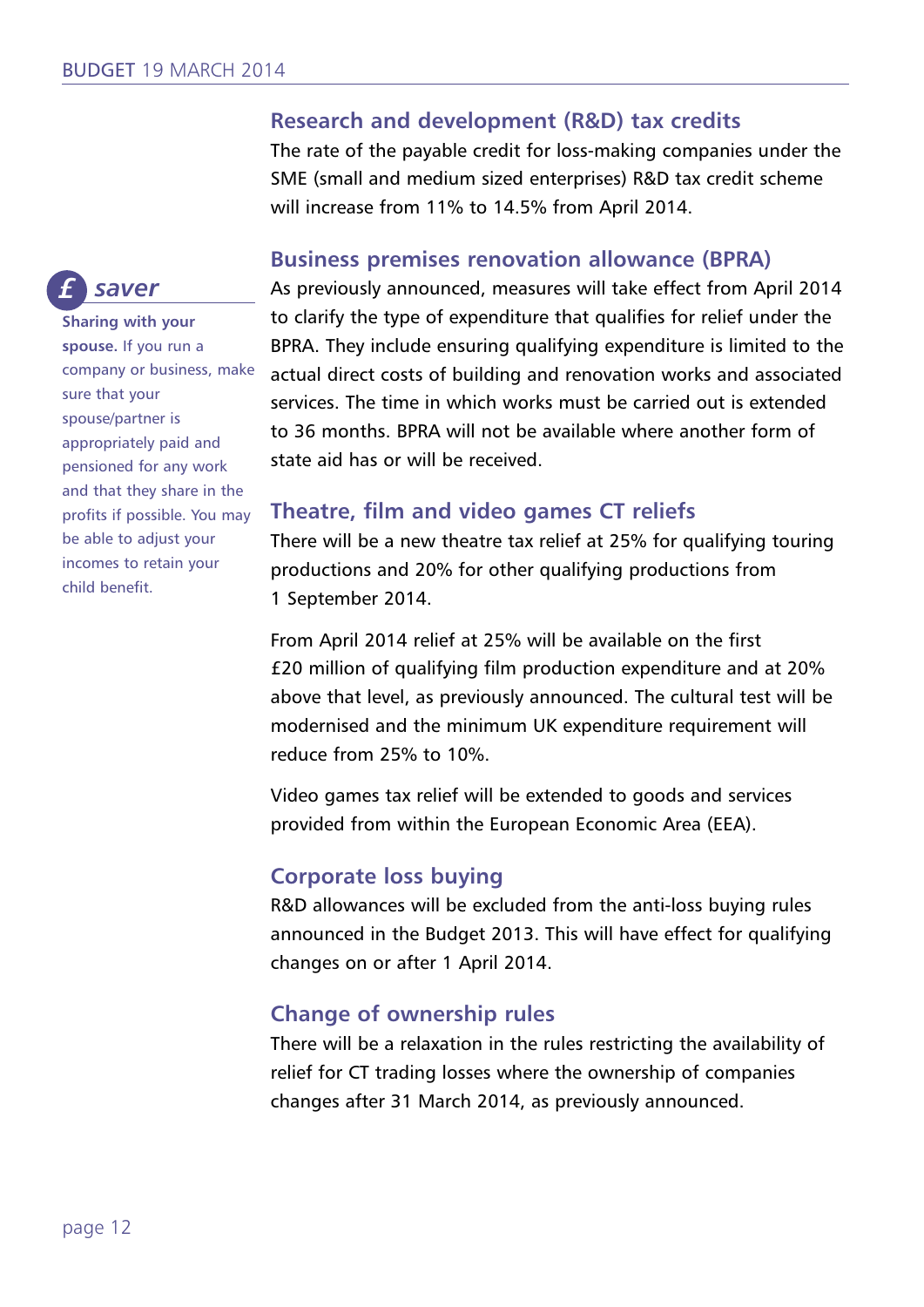# **Controlled foreign companies (CFCs)**

The CFC rules will be reinforced to prevent UK base erosion caused by the transfer offshore of intra-group interest income or by moving a foreign affiliate's bank debt into a UK company.

# **Worldwide debt cap (WWDC) rules**

The WWDC rules will be changed in cases where a worldwide group includes entities without ordinary share capital. There will be changes to the regulation making power for elections to transfer WWDC liabilities for companies involved in whole business securitisations.

#### **Enterprise zones**

The period in which enhanced capital allowances are available in enterprise zones will be extended by three years, until 31 March 2020.

Businesses will be given three more years – until 31 March 2018 – to locate in an enterprise zone to qualify for business rates discounts.

# **False self-employment**

Legislation effective from 6 April 2014 will prevent employment intermediaries being used to avoid employment taxes and obligations by disguising employment as self-employment.

# **Partnerships**

Legislation will counter the loss of employment taxes in relation to salaried members of limited liability partnerships (LLPs). Measures will also counter tax-motivated allocations of business profits and losses in partnerships that include individuals and companies, and tax-motivated disposals of assets through partnerships. These will take effect from April 2014 subject to some minor changes to the measures that were previously announced.

# **Construction industry scheme (CIS)**

There will be consultations in summer 2014 about ways to improve the operation of the CIS for smaller businesses and the introduction of mandatory online filing for contractors.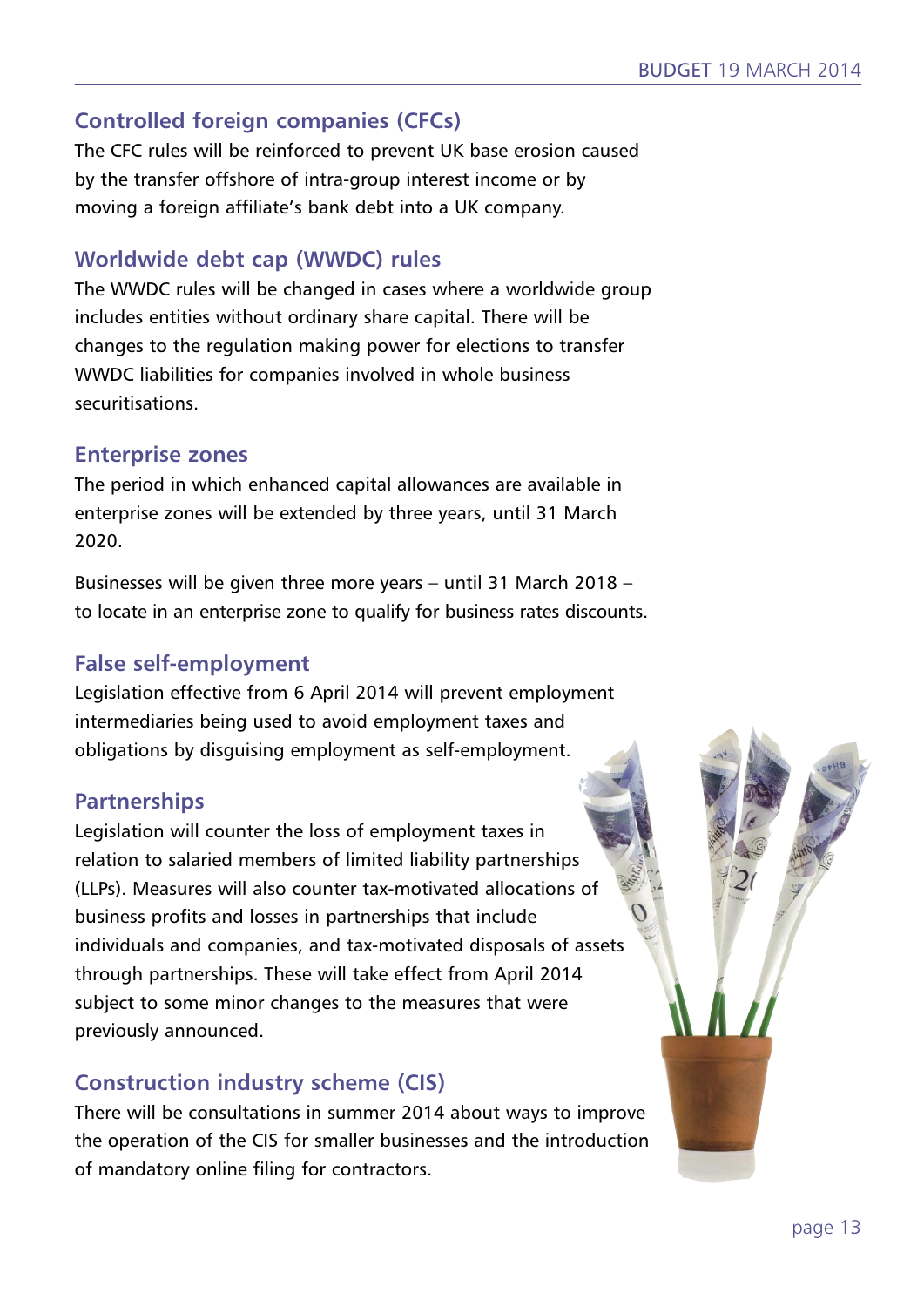#### **VALUE ADDED TAX**

#### **VAT thresholds**

The VAT registration threshold will rise from £79,000 to £81,000 and the deregistration threshold will increase from £77,000 to £79,000. Both changes take effect from 1 April 2014.

#### **Prompt payment discounts**

There will be new rules to ensure that VAT is accounted for on the actual price paid for goods and services where a supplier offers prompt payment discounts. The change will take effect on 1 May 2014 for supplies of telecommunication and broadcasting services to consumers and on 1 April 2015 for other goods and services.

#### **Place of supply rules**

From 1 January 2015, intra-EU business to consumer (B2C) supplies of telecommunications, broadcasting and e-services will be taxed in the member state where the consumer is located. This was announced in the Budget 2013. To support this change, a mini onestop shop will be introduced from 1 January 2015 and this will enable businesses accounting for VAT on these types of supplies in other member states to register only in the UK using a single return.

#### **Reverse charge for gas and power**

A reverse charge for gas and power will be introduced to prevent missing trader intra-community fraud in relation to these commodities from a date subject to industry consultation.

#### **VAT avoidance**

The government will consult on changes to the VAT avoidance disclosure regime to bring it more in line with the disclosure of tax avoidance schemes (DOTAS) regime. The proposals will include shifting the primary responsibility for disclosure from users to scheme promoters.



**for VAT if your turnover is less than £1.35 million.** You only pay VAT on cash you receive rather than of your invoices. Many businesses find it makes sense.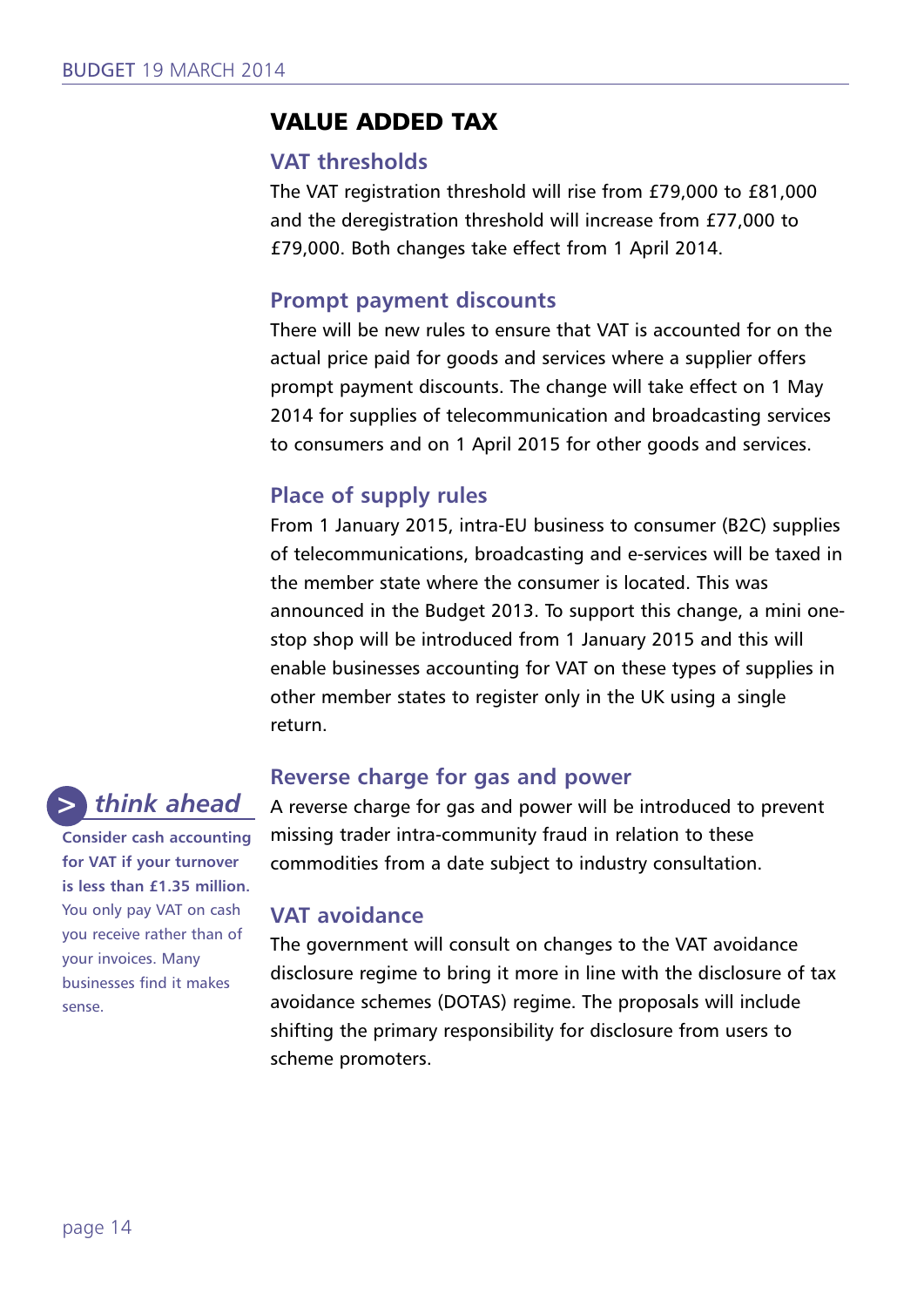# **ANTI-AVOIDANCE & COMPLIANCE MEASURES**

#### **Tax avoidance schemes**

Users of tax schemes that fall within the DOTAS regime or are counteracted under the general anti-abuse rule (GAAR) will have to make upfront payment of any disputed tax. HMRC will be able to issue a notice to the user of a tax avoidance scheme that they should settle their dispute with HMRC when the claimed tax effect has been defeated in other litigation. Failure to do so will risk a penalty and a requirement to pay the tax in dispute.

The government will consult on the DOTAS regime, including refining the existing hallmarks, introducing new hallmarks and strengthening the penalties for non-disclosure. HMRC will be given new powers to tackle non-cooperative promoters of tax avoidance schemes, backed by large financial penalties.

The government is consulting further on measures to deter the use of charities established for tax avoidance purposes.

#### **Dual contracts**

High-earning non-domiciled individuals will be prevented from avoiding tax by artificially dividing the duties of one employment between the UK and overseas. There will be no tax on either dual contracts that are not motivated by tax avoidance or on directors who have less than a 5% shareholding in their employer.

#### **Direct recovery of debts**

HMRC's powers to recover tax and tax credits directly from debtors' bank and building society accounts, including ISAs, will be modernised and strengthened. Implementation will be subject to consultation.

#### **Self-service time to pay**

A new online system will enable people in financial difficulty to set up a payment plan for self-assessed income tax.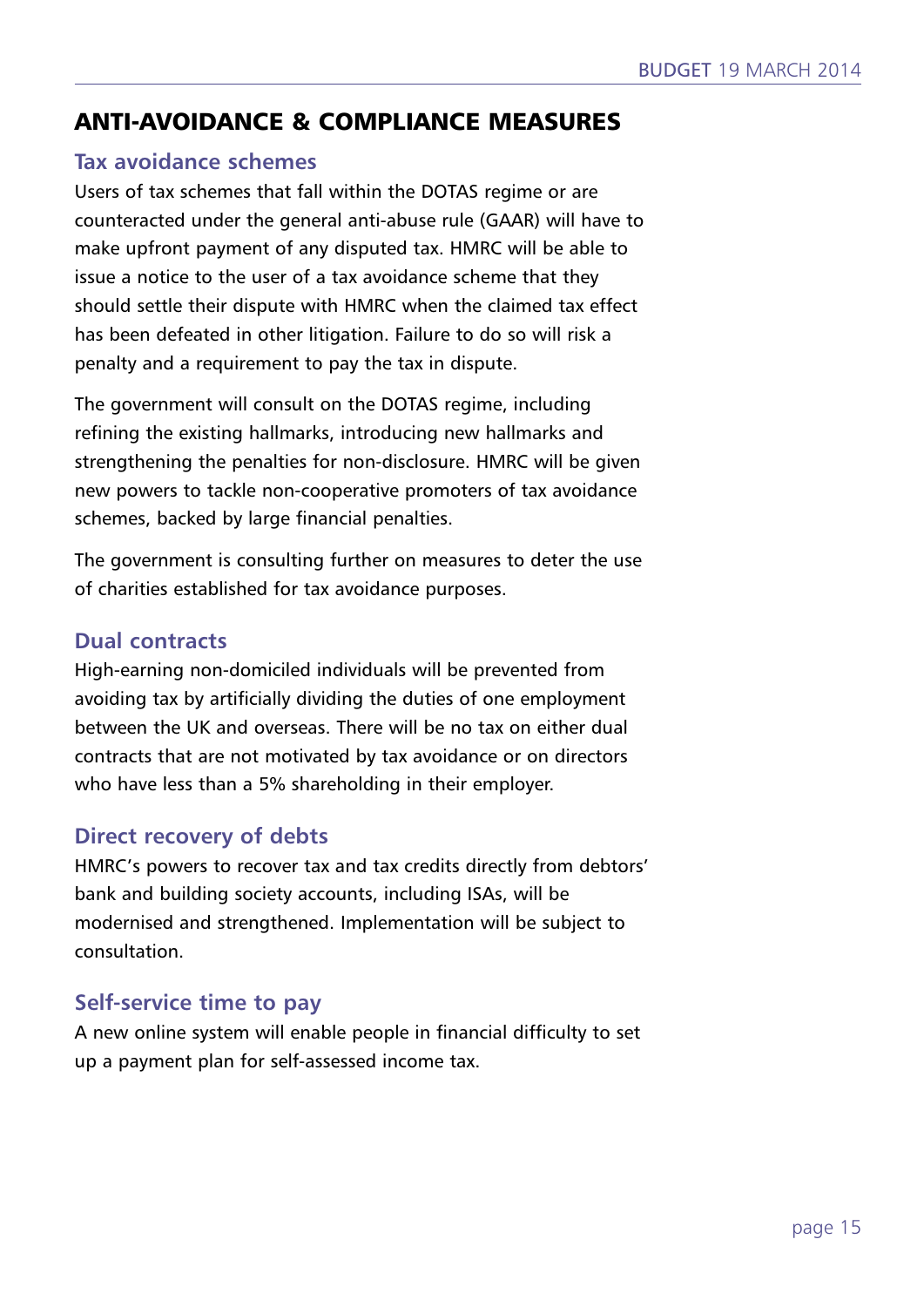# **NATIONAL INSURANCE CONTRIBUTIONS**

# **Class 1 (Employees)**

#### **Not Contracted-out of State Second Pension (S2P)**

|                                          | 2014/15                                                                             |                      |                     |                      | 2013/14                                                                             |         |                 |  |
|------------------------------------------|-------------------------------------------------------------------------------------|----------------------|---------------------|----------------------|-------------------------------------------------------------------------------------|---------|-----------------|--|
| Employee                                 | No NICs on the first £153 pw<br>12% NICs on £153.01-£805 pw<br>2% NICs over £805 pw |                      |                     |                      | No NICs on the first £149 pw<br>12% NICs on £149.01-£797 pw<br>2% NICs over £797 pw |         |                 |  |
| Employer                                 | No NICs on the first £153 pw<br>13.8% NICs over £153 pw                             |                      |                     |                      | No NICs on the first £148 pw<br>13.8% NICs over £148 pw                             |         |                 |  |
| <b>Employment allowance per business</b> |                                                                                     |                      |                     | 2014/15              |                                                                                     |         | 2013/14         |  |
| Offset against employer's Class 1 NICs   |                                                                                     |                      |                     | £2,000               |                                                                                     |         | N/A             |  |
| <b>Earnings limit or threshold</b>       |                                                                                     |                      |                     | 2014/15              |                                                                                     |         | 2013/14         |  |
|                                          |                                                                                     | <b>Weekly</b>        | <b>Monthly</b>      | <b>Annual</b>        | Weekly                                                                              | Monthly | Annual          |  |
|                                          |                                                                                     | £                    | £                   | £                    | £                                                                                   | £       | £               |  |
| Lower earnings limit                     |                                                                                     | 111                  | 481                 | 5,772                | 109                                                                                 | 473     | 5,668           |  |
| Secondary earnings threshold             |                                                                                     | 153                  | 663                 | 7,956                | 148                                                                                 | 641     | 7,696           |  |
| Primary earnings threshold               |                                                                                     | 153                  | 663                 | 7,956                | 149                                                                                 | 646     | 7,755           |  |
| Upper accrual point                      |                                                                                     | 770                  | 3,337               | 40,040               | 770                                                                                 | 3,337   | 40,040          |  |
| Upper earnings limit                     |                                                                                     | 805                  | 3,489               | 41,865               | 797                                                                                 | 3,454   | 41,450          |  |
| <b>Contracted-out S2P rebate</b>         |                                                                                     |                      |                     | 2014/15              |                                                                                     |         | 2013/14         |  |
| Reduction on band earnings*              |                                                                                     |                      |                     | £111.01-£770 pw      |                                                                                     |         | £109.01-£770 pw |  |
| Employer rate reduction                  |                                                                                     |                      |                     | 3.4%                 |                                                                                     |         | 3.4%            |  |
| Employee rate reduction                  |                                                                                     |                      |                     | 1.4%                 |                                                                                     |         | 1.4%            |  |
| *Salary related schemes only.            |                                                                                     |                      |                     |                      |                                                                                     |         |                 |  |
| <b>Class 1A (Employers)</b>              |                                                                                     |                      |                     | 2014/15              |                                                                                     |         | 2013/14         |  |
| Most taxable employee benefits           |                                                                                     |                      |                     | 13.8%                |                                                                                     |         | 13.8%           |  |
| <b>Class 2 (Self-Employed)</b>           |                                                                                     |                      |                     | 2014/15              |                                                                                     |         | 2013/14         |  |
| Flat rate                                |                                                                                     |                      | £2.75 pw £143.00 pa |                      | £2.70 pw £140.40 pa                                                                 |         |                 |  |
| Small earnings exception                 |                                                                                     |                      |                     | £5,885 pa            |                                                                                     |         | £5,725 pa       |  |
| <b>Class 4 (Self-Employed)</b>           |                                                                                     |                      |                     | 2014/15              |                                                                                     |         | 2013/14         |  |
| On profits                               |                                                                                     | £7,956-£41,865 pa 9% |                     | £7,755-£41,450 pa 9% |                                                                                     |         |                 |  |
|                                          |                                                                                     | Over £41,865 pa 2%   |                     | Over £41,450 pa 2%   |                                                                                     |         |                 |  |
| <b>Class 3 (Voluntary)</b>               |                                                                                     | 2014/15              |                     |                      |                                                                                     |         | 2013/14         |  |
| Flat rate                                | £13.90 pw £722.80 pa                                                                |                      |                     | £13.55 pw £704.60 pa |                                                                                     |         |                 |  |